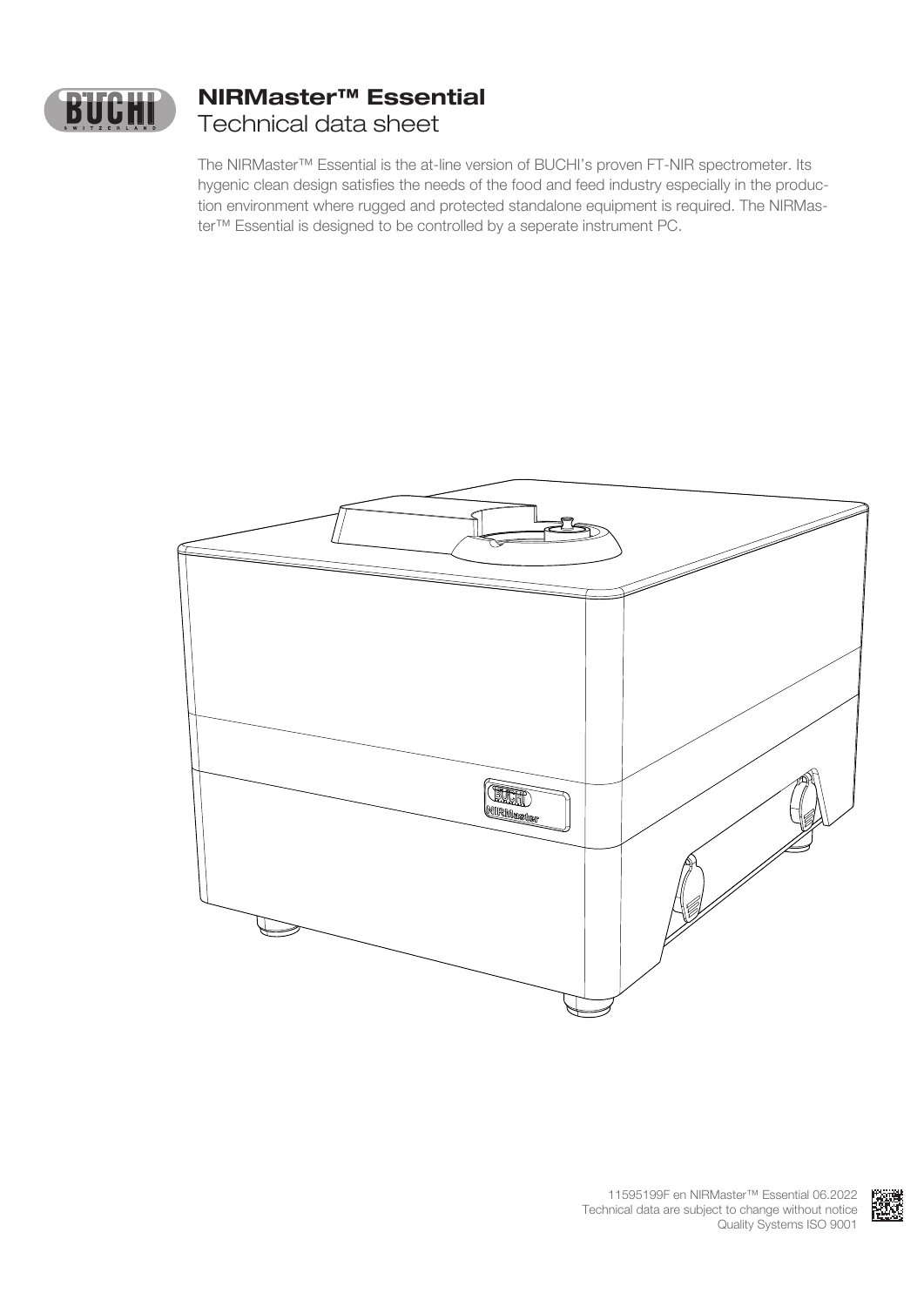## Scope of delivery

#### NIRMaster™ Essential

| NIRMaster <sup>™</sup> Essential |  |
|----------------------------------|--|
| Easy-Spin Drive                  |  |
| XL add-on                        |  |
| External reference               |  |
| <b>NIRWare Basic Software</b>    |  |
| Hardware manual                  |  |
| Food grade PMMA IP54             |  |

#### Order code



#### Technical data

### NIRMaster™ Essential

| Specification                                   | NIRMaster <sup>™</sup> Essential                                               |
|-------------------------------------------------|--------------------------------------------------------------------------------|
| Dimensions ( $W \times D \times H$ )            | 420 x 560 x 360 mm                                                             |
| Weight                                          | 43 kg                                                                          |
| Minimum clearance on all sides                  | 150 mm                                                                         |
| Connection voltage                              | 100 - 240 VAC $\pm$ 10 %                                                       |
| Frequency                                       | 50 / 60 Hz                                                                     |
| Power consumption                               | 150 W                                                                          |
| <b>IP Code</b>                                  | 54                                                                             |
| Internal fuse                                   | 4A / 240V                                                                      |
| Type of interferometer                          | Polarisation interferometer with TeO2 wedges                                   |
| Spectral range                                  | $800 - 2500$ nm                                                                |
|                                                 | $12500 - 4000$ cm-1                                                            |
| Resolution                                      | 8 cm-1                                                                         |
| (with boxcar apodization)                       |                                                                                |
| Wavenumber accuracy                             | $± 0.2$ cm-1                                                                   |
| (at an ambient temperature of 25 °C $\pm$ 5 °C) |                                                                                |
| Signal-to-noise ratio                           | 10000                                                                          |
|                                                 | (peak-to-peak noise of a linear corrected<br>base-line between 5600-6000 cm-1) |
| Number of scans/sec.                            | $2 - 4$                                                                        |
| Illumination spot diameter                      | 9 <sub>mm</sub>                                                                |
| Analog digital converter                        | 24 bit                                                                         |
| Lamp type                                       | Tungsten-halogen                                                               |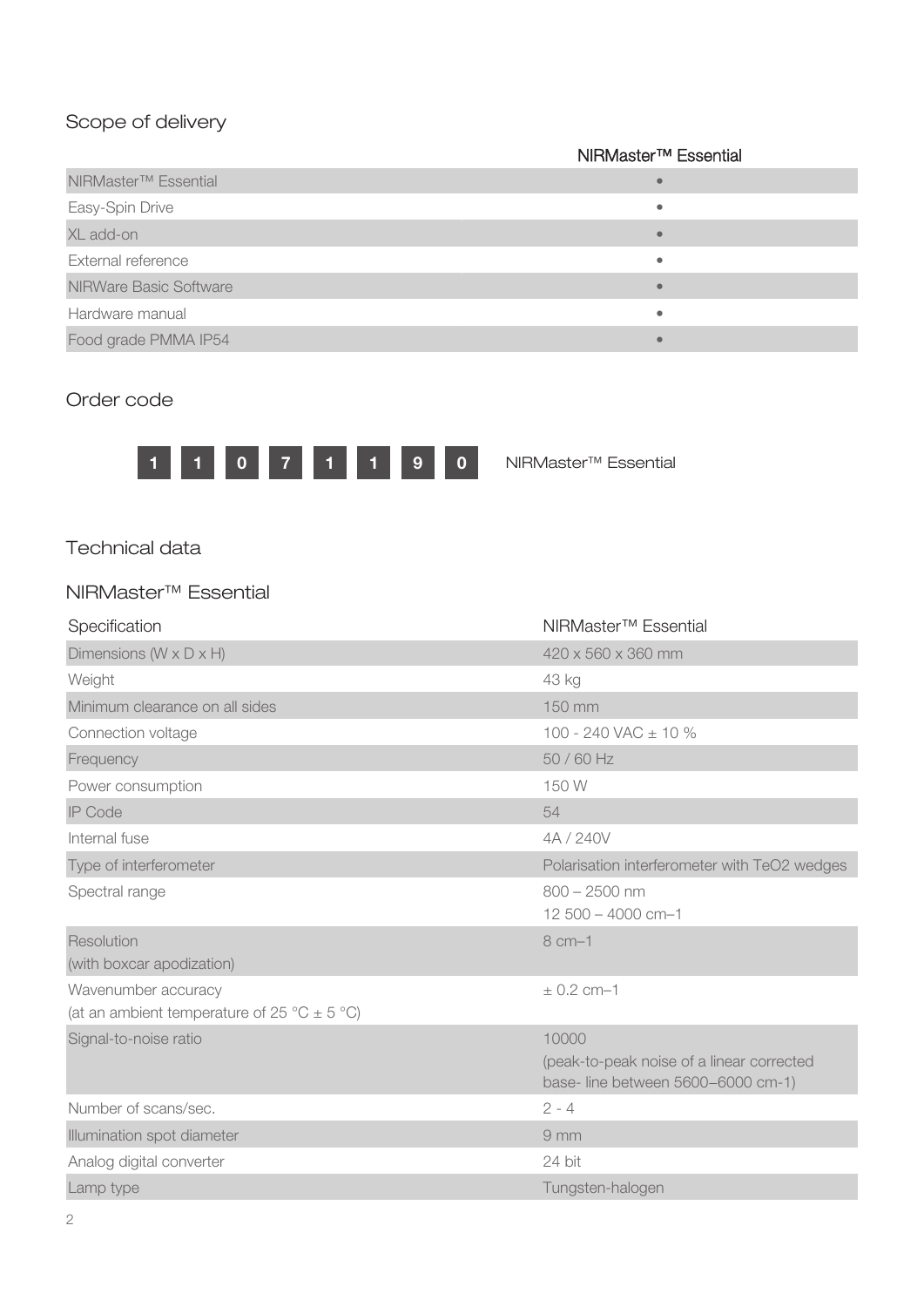| Specification             | NIRMaster <sup>™</sup> Essential                                                                               |
|---------------------------|----------------------------------------------------------------------------------------------------------------|
| Average life<br>(lamp)    | 6000 h                                                                                                         |
| Type of laser             | 12 VDC HeNe, wavelength at 632.992 nm                                                                          |
| Connection voltage        | 100 - 240 VAC $\pm$ 10 %                                                                                       |
| Detector                  | Extended range InGaAs (temperature<br>controlled)                                                              |
| Internal reference        | Gold plate                                                                                                     |
| <b>External reference</b> | Spectralon®                                                                                                    |
| Sample rotation           | Easy-spin drive, a magnetic spinner is<br>included for high performance measurement<br>of inhomogeneous sample |

# Spare parts

|                                      | Order no. | Image |
|--------------------------------------|-----------|-------|
| Spinner                              | 11056771  |       |
| External reference                   | 11056371  |       |
| Outer filter holder with pads, 2 pcs | 11056672  |       |
| Set spare filter pads 10 pcs         | 11056773  |       |
| Inner filter pads, 10 pcs            | 11056917  |       |
| Ferrit sleeve 5 mm                   | 11056714  |       |
| Ferrit sleeve 6 mm                   | 11056715  |       |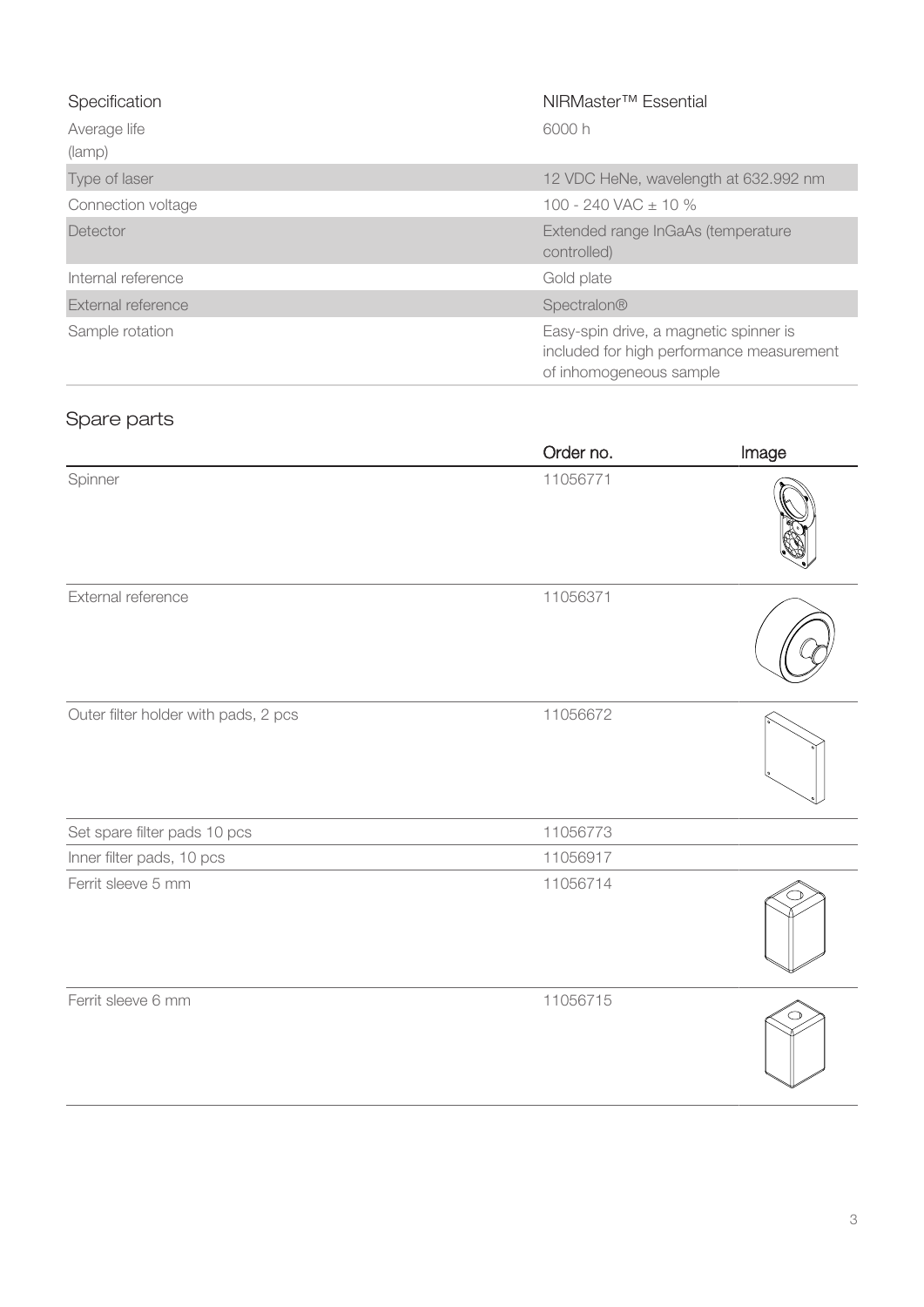|                                                                      | Order no. | Image |
|----------------------------------------------------------------------|-----------|-------|
| Housing-key                                                          | 11056766  |       |
| Plug bushing 3-6mm 10 pcs                                            | 11056665  |       |
| Plug bushing 6-9mm 10 pcs                                            | 11056666  |       |
| Set round cord 10 pcs                                                | 11056667  |       |
| Spinner (inlay-) ring                                                | 11056772  |       |
| Replacement Window HPSC                                              | 046246    |       |
| Primary lamp module                                                  | N560-001  |       |
| Adapter plate for gold cell                                          | 11056793  |       |
| For both High Performance Transflectance Cells 11056994 or 11056995. |           |       |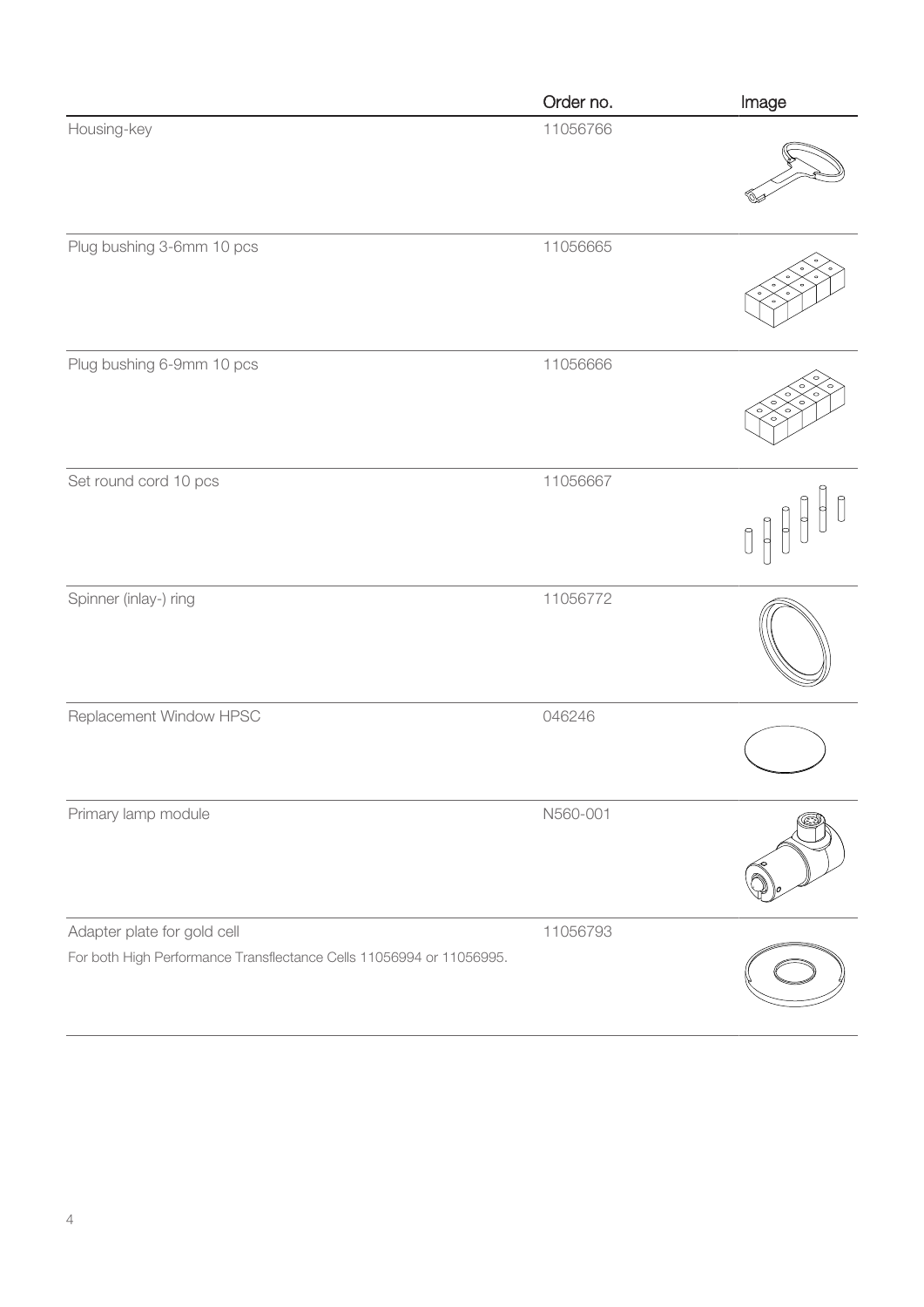## Accessories

**Compatibility** 

| Sample holding accessories                | Easy-Spin Magnetic XL* glass spacer<br>spinner* |           | Adapter plate for<br>gold cell |
|-------------------------------------------|-------------------------------------------------|-----------|--------------------------------|
| Petri dishes                              | ٠                                               |           |                                |
| High performance cup                      | ٠                                               |           |                                |
| Unbreakable cup                           | ٠                                               |           |                                |
| Small plastic bags                        |                                                 | ۰         |                                |
| High performance transflectance gold cell |                                                 |           | ۰                              |
| Sample dimensions                         | 100 mm                                          | Adaptable | 35 mm                          |

\*Included in system as described in Chapter "Scope of delivery"

\*\*See Chapter Chapter "Measurement modes"

|                                                                                                 | Order no. | Image |
|-------------------------------------------------------------------------------------------------|-----------|-------|
| High performance cup                                                                            | 046259    |       |
| Robust cup                                                                                      | 11055058  |       |
| Glass petri dishes 10 pcs. (up view)                                                            | 11072073  |       |
| Not suitable for use with Transflectance Cover                                                  |           |       |
| Transflectance cover 0.3 mm                                                                     | 041636    |       |
| Not suitable for use with robust cup                                                            |           |       |
| Transflectance cover for robust cup                                                             | 11055998  |       |
| Pressing Stamp                                                                                  | 11057584  |       |
| To compress and compact samples like ground meat or cheese. Stainless<br>steel, approx. 1.8 kg. |           |       |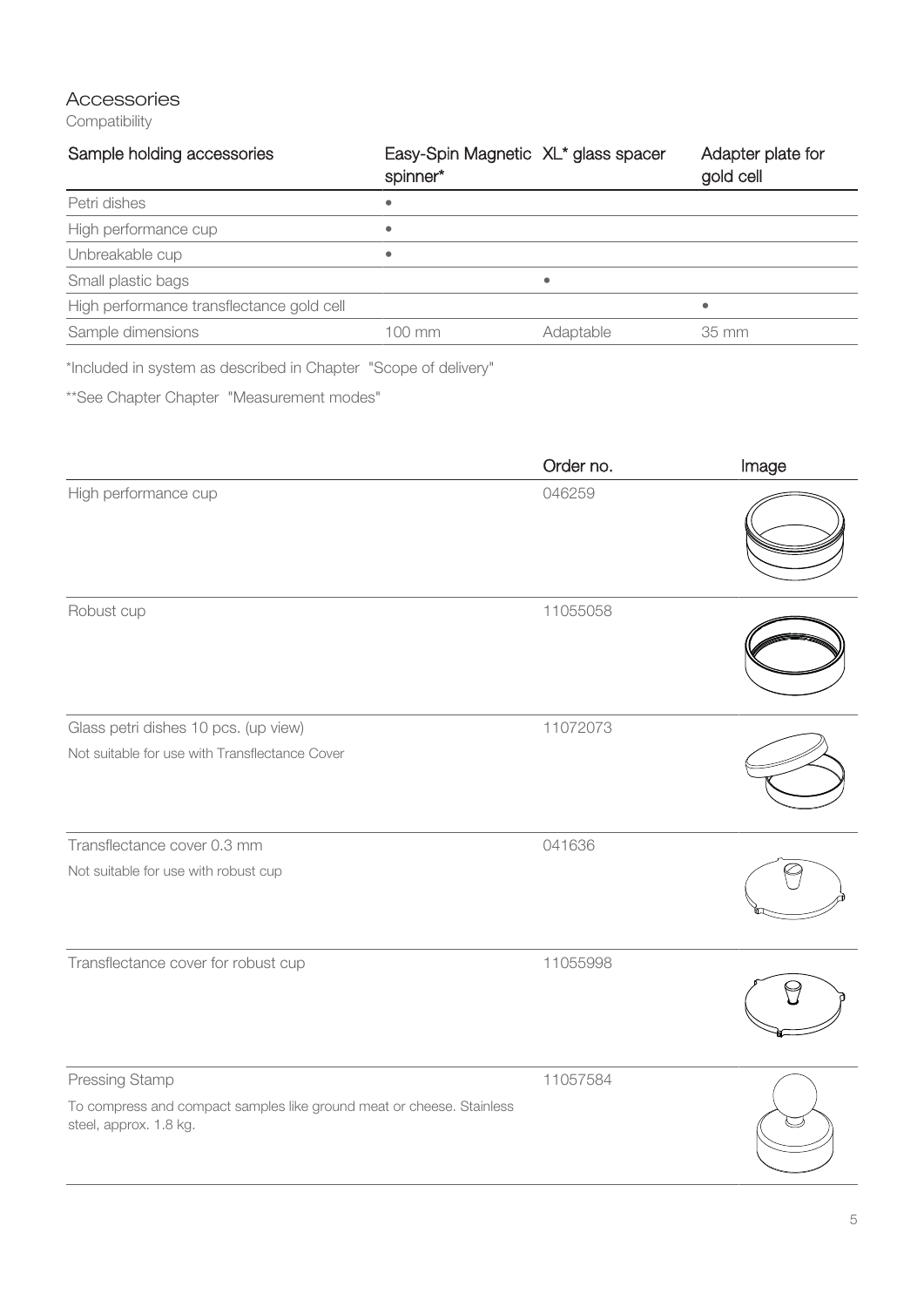|           | Order no. | Image |
|-----------|-----------|-------|
| XL-Add-On | 11056784  |       |

#### Description of function

The instrument is a benchtop Fourier Transformation Near Infrared spectrometer (FT-NIR) to identify and quantify analytes of interest. It generates an invisible near infrared interferogram beam which interacts with the mole- cules of a sample, generating a characteristic feedback. The feedback is picked up via a measurement cell by a detector and mathematically processed via Fourier transformation into a spectrum. This spectrum is charac- teristic for a given sample and allows identification as well as quantification of its components.

How the interferogram is generated

An interferogram is an interference pattern of phase-shifted beams. The instrument is a single-beam polarization interferometer, generating its interferogram in four steps:

1. Polarization of the light source output

The polarizer  $\mathcal Q$  generates a well-defined polarization output of the undefined polarized light, emitted by the light source 1 . Thus, only diagonally polarized light is transmitted.

2. Beam splitting and orthogonal polarization

The polarized light enters a double refracting block (comparator)  $\mathbb G$ . Here, the light is broken down into two, orthogonally polarized components with a small, static phase shift.

3. Generating the ongoing phase shift

An assembly of two double refracting wedges is arranged after the comparator. Wedge  $\Phi$  is stationary, while wedge 5 is constantly shifted back and forwards by a fast linear-drive. The movement and the geometric arrangement provides a change of thickness in the light path. This leads to an ongoing phase shift between the light beams.

4. Beam recombination and interferogram output

A second polarizer  $\textcircled{\textrm{}}$  converts the phase shifted beams into a single light output with intensity variation – the interferogram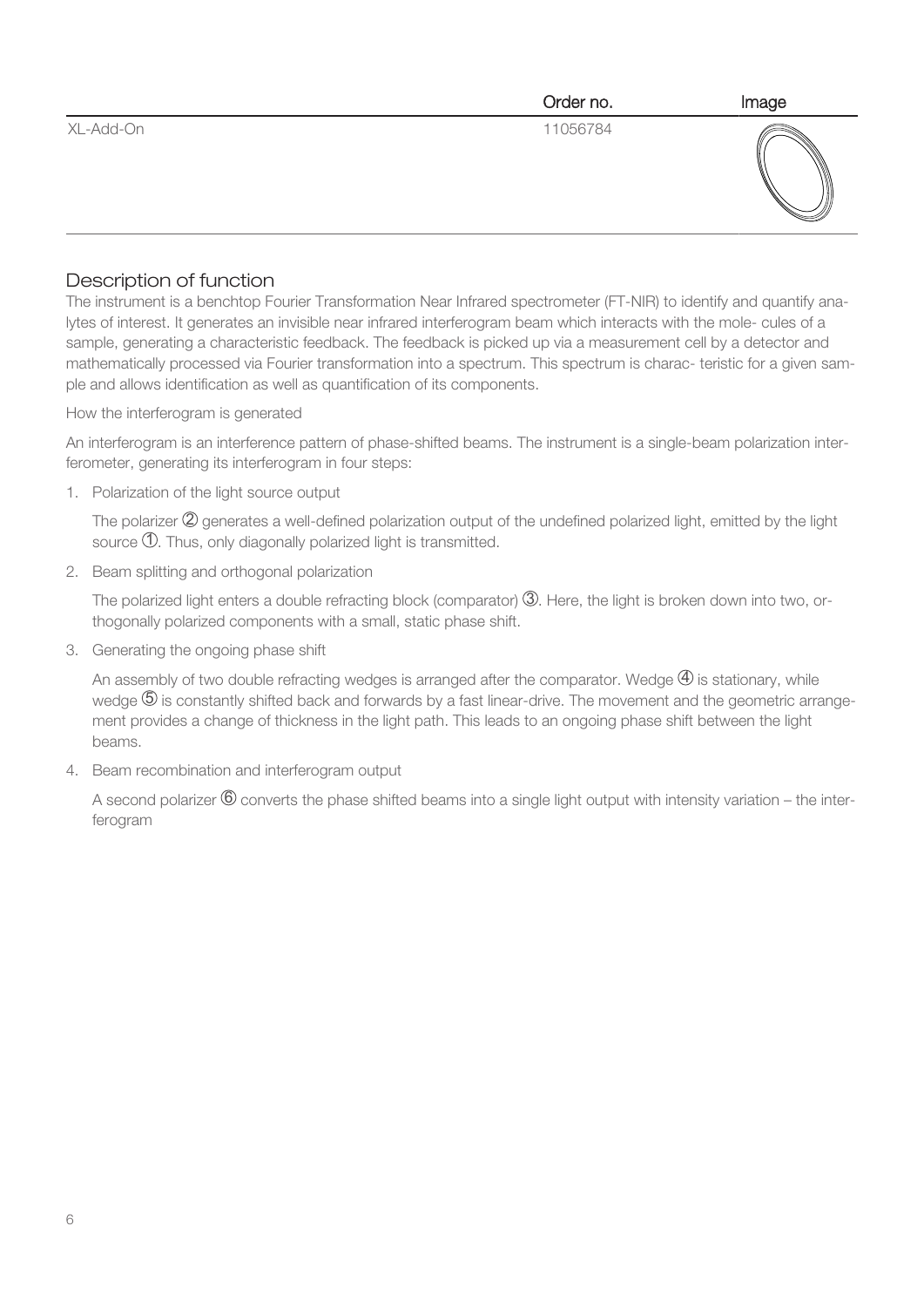

# Effective NIR light path

| Number        | Explanation                                                                 |
|---------------|-----------------------------------------------------------------------------|
| $\bigcirc$    | NIR light source assembly with spare lamp and motorized parabolic reflector |
| $\circled{2}$ | First polarizer                                                             |
| $\circled{3}$ | Comparator (double refracting block)                                        |
| $\bigcirc$    | Stationary double refracting wedge                                          |
| $\circledS$   | Moving double refracting wedge                                              |
| $\circled6$   | Second polarizer                                                            |
| $\circled{7}$ | Sample                                                                      |
| $\circledS$   | Interferogram detector                                                      |

# Reference laser signal path

| Number                  | Explanation                                                 |
|-------------------------|-------------------------------------------------------------|
| $\blacksquare$          | Laser output window                                         |
| $\overline{2}$          | Second polarizator (works as a beam splitter for the laser) |
| $\overline{3}$          | Laser output-power sensor                                   |
| $\overline{\mathbf{4}}$ | First polarizer                                             |
| $\overline{5}$          | Laser feedback detector                                     |
| $\overline{6}$          | Linear motor for wedge movement                             |

## Measurement modes